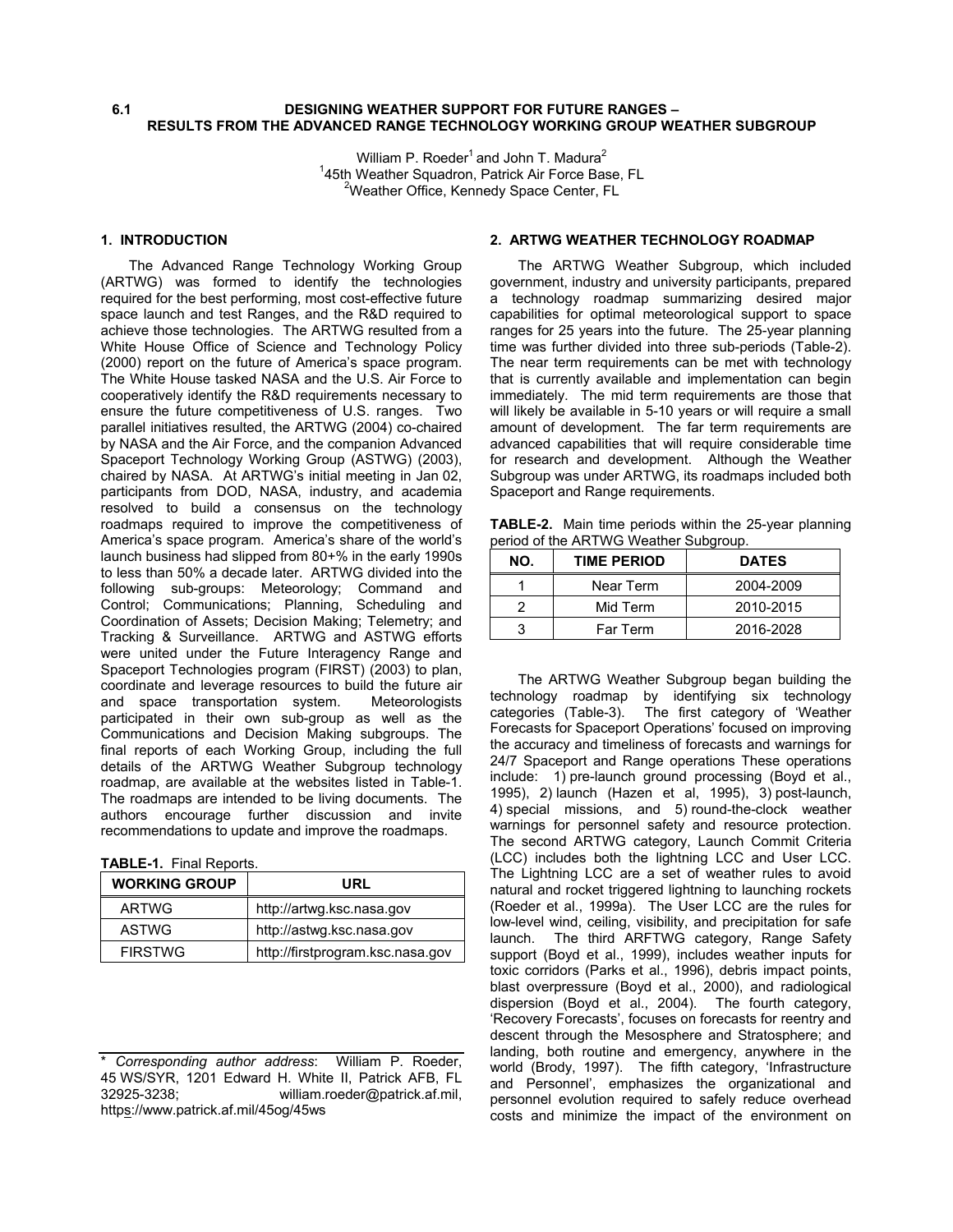future systems. Finally, the sixth category, 'Space Weather Forecasts', is concerned with the prediction of solar high-energy electromagnetic and particle radiation, which can damage sensitive electronics, harm astronauts, and degrade communications.

**TABLE-3.** Main technology categories identified as necessary by ARTWG Weather Subgroup.

| NO. | <b>TECHNOLOGY</b>                  |
|-----|------------------------------------|
|     | Forecasts for Spaceport operations |
|     | Launch Commit Criteria             |
| 3   | Range Safety support               |
|     | <b>Recovery Forecasts</b>          |
| 5   | Infrastructure and Personnel       |
|     | Space Weather Forecasts            |

### *2.1 Special Features Of The Technology Roadmap*

Some features of this roadmap deserve special mention. Weather support to the space program requires investment in the same basic technologies as the rest of Meteorology. Numerical modeling is a good example. Both normal meteorological and space launch meteorological support require improved models to describe and forecast the atmosphere's behavior. This includes not just better models but also proper data at sufficiently high temporal and spatial resolution to initialize the models. Also needed are computers with the speed and memory to process the data and run the models in sufficient time to be operationally useful, and communicate the results to decision makers. Thus, many elements in the roadmap are already in work or planned by the government, universities, and/or industry.

However, weather support to Range and Spaceport operations is so specialized that a separate weather technology roadmap is still needed. While support to prelaunch ground operations, launch, flight, re-entry and recovery/landing share many similar requirements with mainstream meteorology, a significant number are different with respect to criticality, impact of failure, accuracy, reliability, and/or spatial and temporal resolution requirements. For instance, forecast failure can cause major accidents during weather sensitive ground operations such as moving or loading of toxic fuels or explosives, resulting in loss or damage to expensive payloads and injury or possible death to personnel. Thus, in addition to the usual meteorological improvements already in progress, the weather roadmap for Spaceports also contains many technology needs unique to the space program, or technology needs common to the larger community but with different priorities.

These unique Space Program weather support requirements are driven by six main requirements:

1. Need to reduce the costs of providing weather support. For example, just the O&M costs of weather support to the Space Shuttle exceeds \$2M per year. The sustainment costs add even more.

2. Need to reduce the impact of the environment on all operations: ground processing, launch, reentry,

and landing. For examples, false alarms for lightning at the Cape Canaveral Spaceport cost several millions dollars/year in lost workforce productivity and even more in schedule delays; over 25% of launches are delayed or scrubbed because of violations of launch and flight weather rules, many of which are unnecessarily restrictive due to weather technology limitations;

3. Need to improve prediction and evaluation of rocket toxic dispersion, acoustic overpressure, debris fallout, and radiation dispersion to reduce the potentially catastrophic consequences of launch accidents on public safety, and improve launch opportunity

4. Criticality of staff meteorology involvement from "cradle to grave" in systems design, operations concept design, engineering studies, operations, in flight and post flight anomaly analyses, accident investigations, etc. Further discussion is provided below.

5. The space program has unique launch and landing requirements. For example, launch and landing rules to avoid triggered lightning. Further discussion is provided below. There are also stringent spatial and temporal resolution requirements for measurements and forecasts of upper level winds to ensure steering commands keep launch vehicles on the proper trajectory while not overstressing the vehicle.

6. New Spaceports are being planned. While most American launches still occur from Cape Canaveral Air Force Station/Kennedy Space Center, and Vandenberg AFB, other locations are beginning to charter and plan Spaceports in anticipation of increased opportunities if newer launch vehicles lower launch costs and increase space launch frequency. New Spaceports are being advocated in Alabama, Alaska, New Mexico, Montana, Virginia, Oklahoma, Texas, Utah, California, South Dakota, Nevada, Washington, and Wisconsin. Lowering weather support costs and reducing weather impacts through better forecasts and engineering/design consultation are keys to the success of these new Spaceports' plans and the ability of the American space launch industry to compete internationally. Mesoscale models will be needed which are tailored for both the unique forecast challenges and local weather infrastructure sensors available at these new Spaceports.

Given the challenges above, continued or even increased investment in new meteorological technology is necessary. Thus far, Space Shuttle program has funded much of the technology needed to satisfy the unique weather support requirements of America's space industry. As the Shuttle program is phased out by 2010, other funding sources will be required. Even if current weather quality was perfectly adequate, which it clearly is not (see #2 above), continued technology investment would be needed just to retain present support quality for America's space program. Otherwise rapid obsolescence of today's sensors, formats, data sources, hardware and software, etc. would degrade capabilities and support. In addition, models must be tailored to the local environment,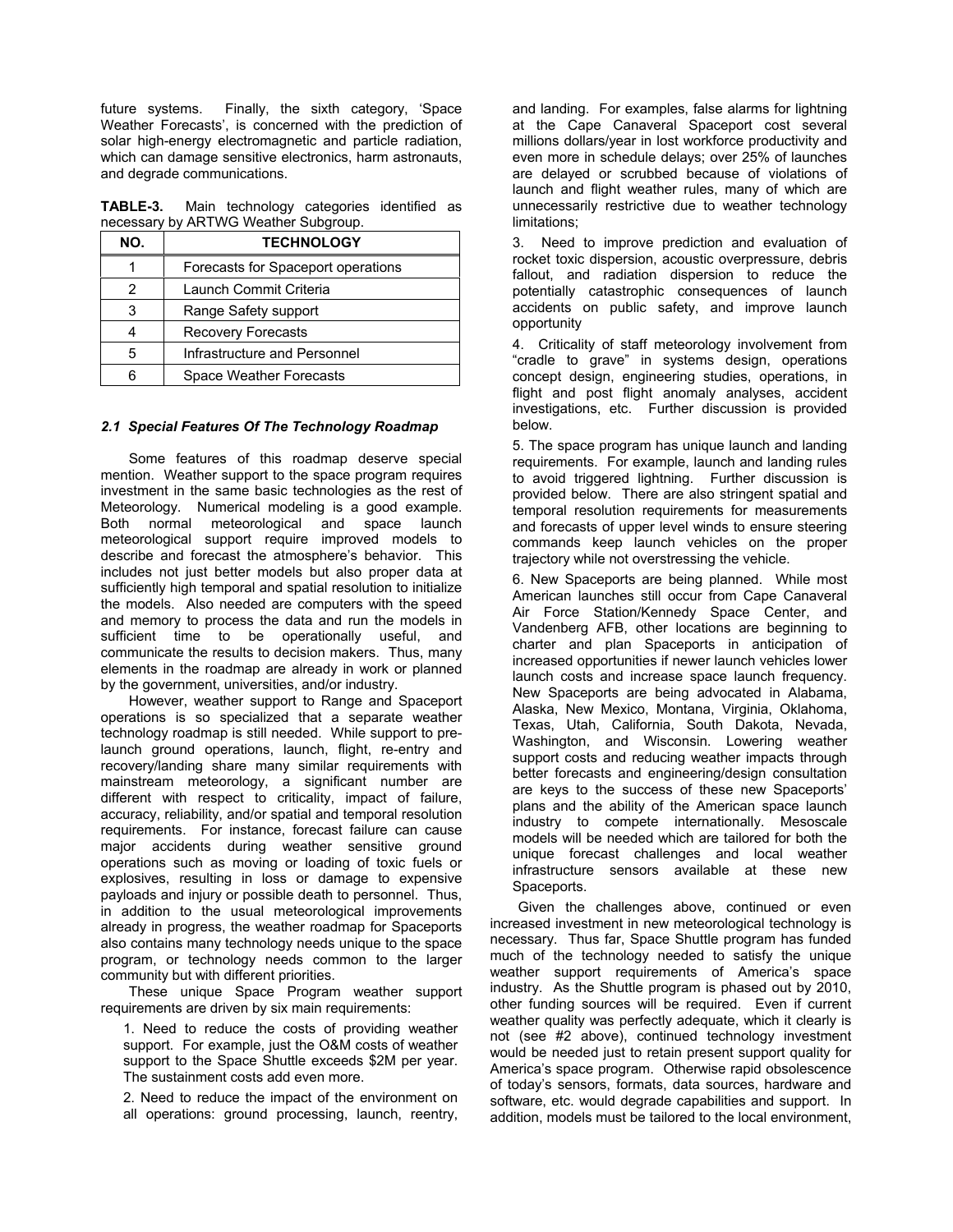operating systems kept current, and unique Spaceport/Range and launch vehicle requirements satisfied.

An example of just one weather support deficiency requiring technology development not otherwise required by the general meteorological community is triggered lightning, a significant and especially unique launch and landing hazard. Launch vehicle characteristics, long conducting body and ionized plume, 'magnify' an otherwise weak electric field to trigger lightning strikes. These rocket triggered lightning strikes can damage sensitive launch vehicle and payload electronics and cause catastrophic mission failure and/or destruction, as occurred with the Atlas Centaur 67 in March 1987.

Triggered lightning has been only sparsely researched. Estimating or measuring the presence of weak electric fields is very difficult; remotely measuring them, as is desired by the space program, is likely impossible. In addition, the magnification of the electric fields by the vehicle is poorly understood, as is the resultant field needed to trigger and sustain a lightning discharge. The distinction between natural and rocket triggered lightning is vital. It is not a problem just at thunderstorm prone areas like Florida. It's a threat anywhere/anytime there are clouds above the freezing level with sufficient thickness to produce a mix of water and ice. Thus, areas with low frequency of thunderstorms, like the Western Range at Vandenberg AFB on the central CA coast, and Kodiak Launch Complex in Alaska, are just as vulnerable as the Cape Canaveral Spaceport. Indeed, one study showed that Vandenberg AFB had a slightly higher scrub rate from the lightning launch commit criteria (LCC) than Cape Canaveral Spaceport (Roeder et al., 1999b). The numerous measurement and theoretical uncertainties associated with triggered lightning lead to very restrictive lightning LCC. Consequently triggered lightning LCC cause more launch delays and scrubs than any other weather phenomena, except perhaps upper level winds. Significant research is required to better measure and model the formation, magnitude, vertical and horizontal extents, and decay rates of electric fields aloft; determine electric field magnification as a function of vehicle; understand electric field breakdown; and develop safe, less restrictive, vehicle specific LCC.

To optimally leverage the benefits of technology development and reduce costs, critical organizational initiatives are necessary: an experienced cadre of meteorologists, formal technology transition unit(s), weather hubs, and space-based weather sensors. Discussion:

The Space Industry's unique requirements and its small base of experts, who tend to remain and work together for lifetime careers, emphasize another critical requirement of the Roadmap—an experienced cadre of professional meteorologists who provide expert support to each space system during its entire lifetime, from womb to tomb. Space customers can benefit from every incremental improvement to weather support accuracy, precision, and timeliness. However, the support's value diminishes if it's not properly applied. Experienced meteorologists, who work with their customer on a daily basis over a long period of time, can determine precisely who needs what support, when, and with what priority. They ensure the support is properly tailored and applied to specific customers, and the risks and limitations are properly assessed and communicated. Experience and an advanced degree in Atmospheric Sciences are mandatory long before a new system ever begins operations: during the design of space systems and their concepts of operation; in launch site selection; and in the design, procurement, and implementation of the weather infrastructure components necessary to support operations. The support is also critical during post operations engineering studies, anomaly analyses, and accident investigations.

In order to take advantage of and leverage technologies developed by NOAA, NCAR, universities and industry, and tailor them to support local Spaceport ground processing and launch & landing requirements, America's space industry must retain and increase a robust technology transition capability. The National Research Council recommended NASA create an Applied Meteorology (AMU), which occurred in 1991 under a triagency agreement between NASA, the Air Force Eastern Range, and National Weather Service, and has been a tremendous success (Bauman et al., 2004) (Ernst and Merceret, 1995). The AMU's activities include technology evaluation and development, as well as transition. The AMU's charter should be expanded to cover existing Spaceports such as Vandenberg, Wallops, and Kodiak, and others as they become active. Critical (AMU) features of the capability should include: co-location with operations; activities restricted to bridging between, but not including, pure research or operations; and work only on projects specifically tasked by its customers.

As the number of Spaceports expands, forecast functions should be centralized into weather hubs as much as possible to reduce costs. However a few meteorologists, preferably with advanced degrees, should still be located at each Spaceport to provide tailored local support, determine daily and long term support requirements, help design operations concepts that minimize the impact of the environment on schedule and cost, ensure weather infrastructure is properly maintained and sustained, etc. The interpersonal relationships and confidence building that occur between the meteorologist and management from this daily interaction are critical on launch day as the launch team makes crucial decisions (rollout, tanking, launch, etc.) based on the forecasts and risk assessments from the meteorologist. Meanwhile, the hubs can provide multiple Spaceports the routine 24/7 warning and advisory support needed for resource protection.

Another cost saving to the American space program as a whole would be to increase the number of space based weather sensors that could serve multiple Spaceports and reduce as much as possible the need to O&M and sustain a network of local sensors at each Spaceport. Since the Spaceports would be managed by diverse entities such as the Federal government, State governments, Federally Funded Research & Development Centers, or industry, advocating and funding the spacebased sensors which satisfy a common need would require special agreements and cooperation to advocate the systems and arrange funding and/or share funding.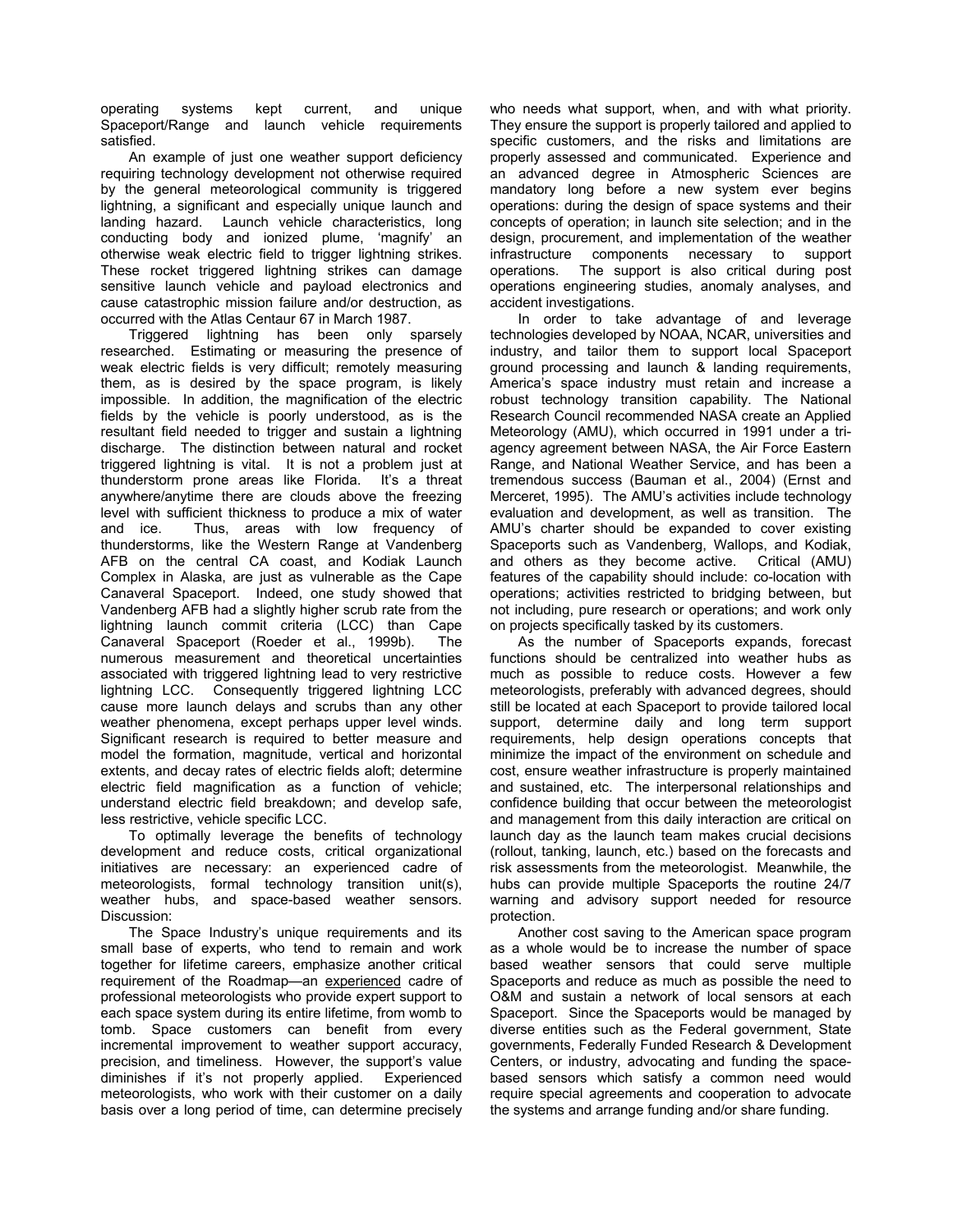Coordinating efforts and building consensus for mutually beneficial activities such as technology development and shared resources, is easier for weather systems than other space program technologies. The reason is the atmospheric sciences already enjoy a cooperative, integrated, professional community. Government agencies, industry, and academia have a well established history of cooperation, integrated efforts, and synergy. Several professional organizations already exist which can facilitate the building of consensus and advocacy (American Meteorological Society, National Weather Association, American Institute of Aeronautics and Astronautics, American Geophysical Union, etc.). However, leadership is still necessary to take advantage of this valuable resource. The ARTWG Weather Subgroup itself is an example of this cooperation within the meteorological community. The ARTWG Weather Subgroup examined a large range meteorological disciplines. Many experts from many organizations teamed to prepare the technology roadmap. This team is gratefully acknowledged in Table-4. (Note: "organization" refers to that at time of involvement with the ARTWG, and may not be current)

## *2.2 Available Technologies of Special Note*

Two technologies are immediately available that would provide significant improvement to Range operations, if funding were available. The weather Warning Decision Support System-Integrated Information (WDSS-II) has been developed by NSSL (Hondl, 2003) and has begun operational use at some locations. The WDSS-II has the excellent weather warning decision assistance algorithms and displays of the first generation WDSS, plus has been improved to better facilitate the research and development of locally tuned products, and the integration of other weather sensors. The WDSS-II is especially good at integrating data from multiple weather radar sites. These very fast updates would be useful to launch operations at Spaceport Florida given their frequent thunderstorms, sensitivities to convective winds and the availability of the nearby WSR-74C at Patrick AFB, WSR-88D at NWS/Melbourne, and even the TDWR at Orlando airport. Integration of the dense network of local weather sensors at Spaceport Florida would also prove beneficial (Harms et al., 1998).

The second immediately available significant technology is improved dissemination of weather warnings at Spaceport Florida. A system that would take the input from the meteorologist and automatically create and disseminate the warnings to multiple local sites via multiple display media would greatly improve the current process. Similar technology has been used by the NWS for many years.

 Additionally, funding has been requested to take advantage of recent improvements in weather surveillance radar technology.

|  |  | TABLE-4. Members of ARTWG Weather Subgroup. |  |  |
|--|--|---------------------------------------------|--|--|
|--|--|---------------------------------------------|--|--|

| <b>PERSON</b>                                         | ORGANIZATION                                                    |
|-------------------------------------------------------|-----------------------------------------------------------------|
| John Madura<br>(Co-Chair)<br>(NASA lead)              | NASA Weather Office                                             |
| <b>Rick Heuwinkel</b><br>(Co-Chair,<br>Jan 02-May 03) | <b>Federal Aviation Administration</b><br>(FAA)                 |
| Joann Ford<br>(Co-Chair,<br>May 03-Oct 03)            | FAA                                                             |
| Karen Shelton<br>(Oct 03-Present)                     | FAA                                                             |
| William Roeder<br>(Air Force lead)                    | 45th Weather Squadron (45 WS)                                   |
| <b>Wade Batts</b>                                     | Marshall Spaceflight Center                                     |
| Philip Bennardo                                       | Kennedy Space Center (KSC)                                      |
| <b>Bob Borchers</b>                                   | <b>Science Applications</b><br>International Corporation (SAIC) |
| Elizabeth Borelli                                     | 30th Weather Squadron                                           |
| <b>Billie Boyd</b>                                    | $\overline{45}$ WS                                              |
| Christine Boykin                                      | Johnson Space Center (JSC)                                      |
| Frank Brody                                           | <b>JSC</b>                                                      |
| Jeppe Compton                                         | All Points Logistics                                            |
| Pete Conant                                           | Boeing                                                          |
| <b>Bob Crisler</b>                                    | <b>Lockheed Martin</b>                                          |
| Al Dianic                                             | Ensco Inc                                                       |
| <b>Anthony Guiffrida</b>                              | SAIC                                                            |
| Dewey Harms                                           | 45 WS                                                           |
| <b>Harold Herring</b>                                 | <b>Computer Sciences Raytheon</b><br>(CSR)                      |
| <b>Terry Huck</b>                                     | White Sands Missile Range                                       |
| Phillip Krider                                        | Univ. Arizona                                                   |
| Michael Maier                                         | <b>CSR</b>                                                      |
| John                                                  | Ensco Inc.                                                      |
| Manobianco                                            |                                                                 |
| Pedro Medelius                                        | Arctic Slope Research Corp.                                     |
| <b>Frank Merceret</b>                                 | <b>KSC</b>                                                      |
| Cindy Mueller                                         | National Center for Atmospheric<br>Research                     |
| Glenn Overbey                                         | Glenn FAA                                                       |
| <b>Bud Parks</b>                                      | <b>ACTA Inc</b>                                                 |
| <b>Barry Roberts</b>                                  | Marshall Spaceflight Center                                     |
| Dave Sharp                                            | <b>National Weather</b><br>Service/Melbourne                    |
| Darin Skelly                                          | <b>KSC</b>                                                      |
| Dave Smarsh                                           | National Oceanic Atmospheric<br><b>Administration (NOAA)</b>    |
| Al Sofge                                              | <b>Headquarters NASA</b>                                        |
| Christine<br><b>Stevens</b>                           | Aerospace Corp.                                                 |
| Greg Taylor                                           | Ensco, Inc.                                                     |
| Maria Tobin                                           | KSC                                                             |
| Marty Waldman                                         | Air Force Space Command                                         |
| Kurt Warner                                           | <b>CSR</b>                                                      |
| Mark Wheeler                                          | Ensco, Inc.                                                     |
| Dan Wolfe                                             | <b>NOAA</b>                                                     |
| Neil Wyse                                             | 45 WS                                                           |
| Wilson Jim                                            | <b>NCAR</b>                                                     |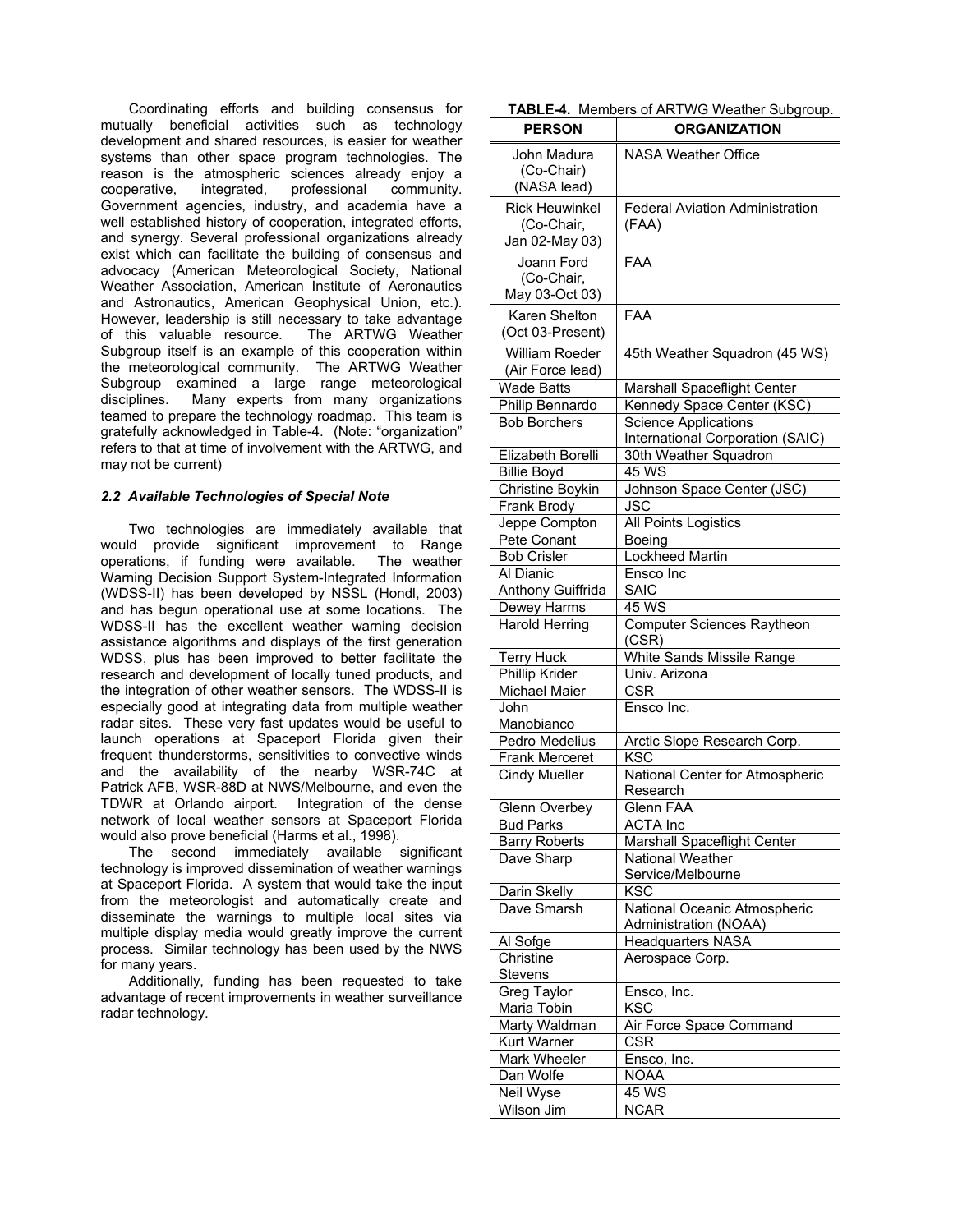Many of the ARTWG subgroups proposed highaltitude long-dwell Unpiloted Aerial Vehicles (UAV) and/or High-Altitude Air Ships (HAAS) for future use as various communication and sensor platforms. In essence, the UAV/HAAS act as psuedo-satellites, giving a constantly available platform with long line-of-sight, but without the high costs of orbital satellites. The proposed weather uses are profiling of temperature, moisture, and wind. A UAV/HAAS platform has several advantages over traditional weather satellites. Geostationary weather satellites give continuous view over any particular area but low-resolution soundings due to their high altitude orbit. Polar weather satellites give higher-resolution sounding, due to their low orbit, but typically only provide two local views per day. A UAV/HAAS could provide even higherresolution than polar satellites, but with continuous view of the local area, as provided by geostationary satellites. However, the sensor platforms would need to be developed and numerical models modified to assimilate that data with a new vertical density and time frequency, as compared to other weather data.

The ARTWG weather subgroup has also proposed a system of advanced integrated models (Figure 1). The system begins with an advanced locally tuned analysis model that assimilates non-traditional weather data, especially from dense local networks. Very short nowcasts (0 to 0.5-2 hours) are provided by an advanced extrapolation model. Somewhat longer nowcasts (0.5 to 3-6 hours) are provided by an advanced rules-based model. Short-term forecasts (1-2 to 36-48 hours) are provided by an advanced local mesoscale model. It is important to note that this local mesoscale model would need very high resolution, soil moisture measurements, and advanced air-sea interaction modeling to handle the subtle convection at Spaceport Florida. The local mesoscale model would also provide some optimal combination of blending, nudging, and ensemble forecasts. Longer-range forecasts (36-48 hours to 10

days) would be provided by the centralized national numerical models. The integrated models system has two other important features. The human meteorologist can override and adjust any the models from analysis through short-term forecasts. A separate GUI-based model would be needed to provide this function. The transitions between forecast intervals would need to be seamless to avoid discontinuities as the final forecast is created by different models. In addition, the forecast intervals themselves should be flexible, automatically adjusting to the complexity of the weather scenario to provide the optimal forecast. For example, if the current storm paths were very complicated or variable, the extrapolation model would transition to the rules-based model sooner than normal. This integrated models system would obviously require considerable research and development, but is the key to the highest quality weather support in the long-term future. The authors now call this system 'integrated models', as **by** opposed to 'blended models as in the original technology roadmap, to avoid confusion with 'blending' which is an unrelated technique in local mesoscale modeling.

Finally, a vitally important long-term need is for determination of electric-field profiles in clouds. This is expected to greatly reduce the operational impact of the lightning LCC. Unfortunately, new science will likely have to be created to make this possible, so the technical feasibility is doubtful. However, the operational return would be considerable, so high-risk/high-return R&D pursuing this capability may be justified.

# **4. SUMMARY**

The ARTWG Weather Subgroup created a technology roadmap for optimal weather support to Spaceports and Ranges for the next twenty-five years. The authors invite further discussion and no-cost proposals on fulfilling this technology roadmap.



Figure 1. ARTWG 'integrated models'.